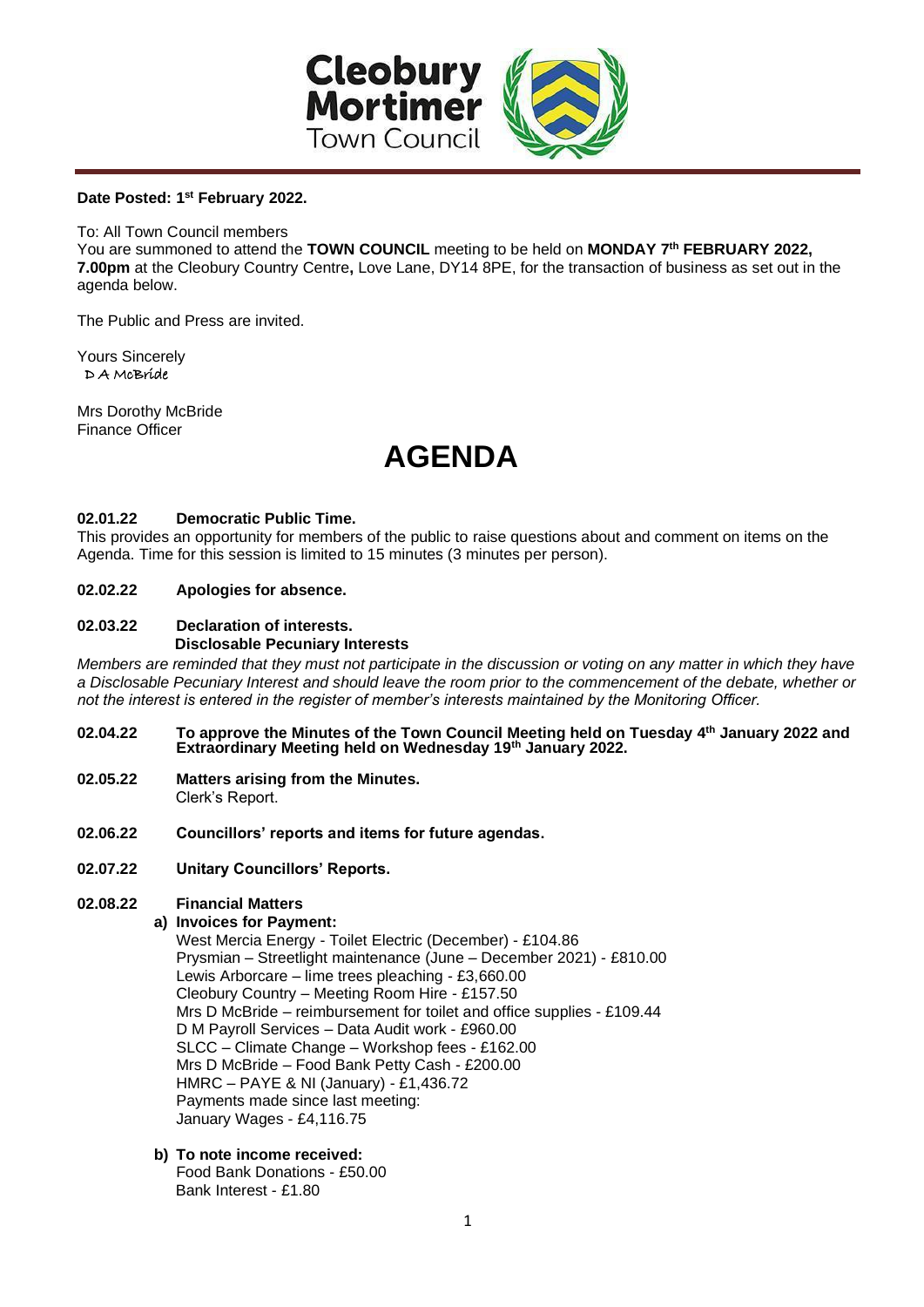

# **c) Debit Card Payments made:**

Butlers – Christmas confectionery and stationery - £200.14 Midland News Association – NDP Call for Sites advertisement - £333.60 Traceys Kreations – Food Bank Vouchers - £194.00

- **d) To approve funds for purchase of Jubilee beacon – Cllr French**
- **e) To approve the write off and destruction of obsolete Council laptop.**
- **f) To approve the purchase of a fireproof safe.**
- **g) To approve purchase of Microsoft 365 software and data management, mailbox migration and PC performance upgrades.**

## **02.09.22 Planning Matters**

## **a) New Planning Application:**

1. Reference: 22/00075/FUL (validated: 10/01/2022) Address: New Industrial Units At, New House Farm, Tenbury Road, Cleobury Mortimer, Shropshire, DY14 8RD Proposal: Erection of One Light Industrial unit and associated parking and access Applicant: D M A & R Robinson (Mawley Town Farm, Cleobury Mortimer, DY14 8PJ)

View online at: [http://pa.shropshire.gov.uk/online](http://pa.shropshire.gov.uk/online-applications/applicationDetails.do?activeTab=summary&keyVal=R5CSUHTDKNM00)[applications/applicationDetails.do?activeTab=summary&keyVal=R5CSUHTDKNM00](http://pa.shropshire.gov.uk/online-applications/applicationDetails.do?activeTab=summary&keyVal=R5CSUHTDKNM00)

## **b) Planning Appeal:**

- 1. Appeal Reference: 22/02987/REF
	- Address: Redthorne Farm Barns, Redthorne Hill, Cleobury Mortimer, Shropshire Proposal: The Laying of a hardcore track and creation of a new access from an unregistered road into the field for the purposes of agriculture. Applicant: T Poyner.

View online at: [22/02987/REF | The Laying of a hardcore track and creation of a new access from](https://pa.shropshire.gov.uk/online-applications/simpleSearchResults.do?action=firstPage)  [an unregistered road into the field for the purposes of agriculture. | Redthorne Farm Barns](https://pa.shropshire.gov.uk/online-applications/simpleSearchResults.do?action=firstPage)  [Redthorne Hill Cleobury Mortimer Shropshire](https://pa.shropshire.gov.uk/online-applications/simpleSearchResults.do?action=firstPage)

# **c) Planning Decisions - FOR INFORMATION ONLY:**

- 1. Reference: 21/04905/FUL (validated: 14/10/2021) Address: Saddlers Barn Farm, Redthorne Hill, Cleobury Mortimer, Shropshire, DY14 8QL Proposal: Demolition of existing buildings and erection of replacement farm complex with concrete apron, landscaping and associated works Decision: Grant Permission View online at: [http://pa.shropshire.gov.uk/online](http://pa.shropshire.gov.uk/online-applications/applicationDetails.do?activeTab=summary&keyVal=R0XGOQTDIVQ00)[applications/applicationDetails.do?activeTab=summary&keyVal=R0XGOQTDIVQ00](http://pa.shropshire.gov.uk/online-applications/applicationDetails.do?activeTab=summary&keyVal=R0XGOQTDIVQ00)
- 2. Reference: 21/04988/LBC (validated: 12/11/2021) Address: 35 Lower Street, Cleobury Mortimer, DY14 8AB Proposal: Works to facilitate the replacement of 2No. windows to the front elevation affecting a Grade II Listed Building Decision: Grant Permission View online at: [http://pa.shropshire.gov.uk/online](http://pa.shropshire.gov.uk/online-applications/applicationDetails.do?activeTab=summary&keyVal=R16Q6ETDJ0A00)[applications/applicationDetails.do?activeTab=summary&keyVal=R16Q6ETDJ0A00](http://pa.shropshire.gov.uk/online-applications/applicationDetails.do?activeTab=summary&keyVal=R16Q6ETDJ0A00)
- 3. Reference: 19/03041/FUL (validated: 08/07/2019) Address: Lyndas Field, Cleobury Mortimer, Shropshire, DY14 9DX Proposal: Use of established residential accommodation on a permanent basis as rural enterprise dwelling Decision: Refuse View online at: [http://pa.shropshire.gov.uk/online](http://pa.shropshire.gov.uk/online-applications/applicationDetails.do?activeTab=summary&keyVal=PU6KQ8TDG0G00)[applications/applicationDetails.do?activeTab=summary&keyVal=PU6KQ8TDG0G00](http://pa.shropshire.gov.uk/online-applications/applicationDetails.do?activeTab=summary&keyVal=PU6KQ8TDG0G00)